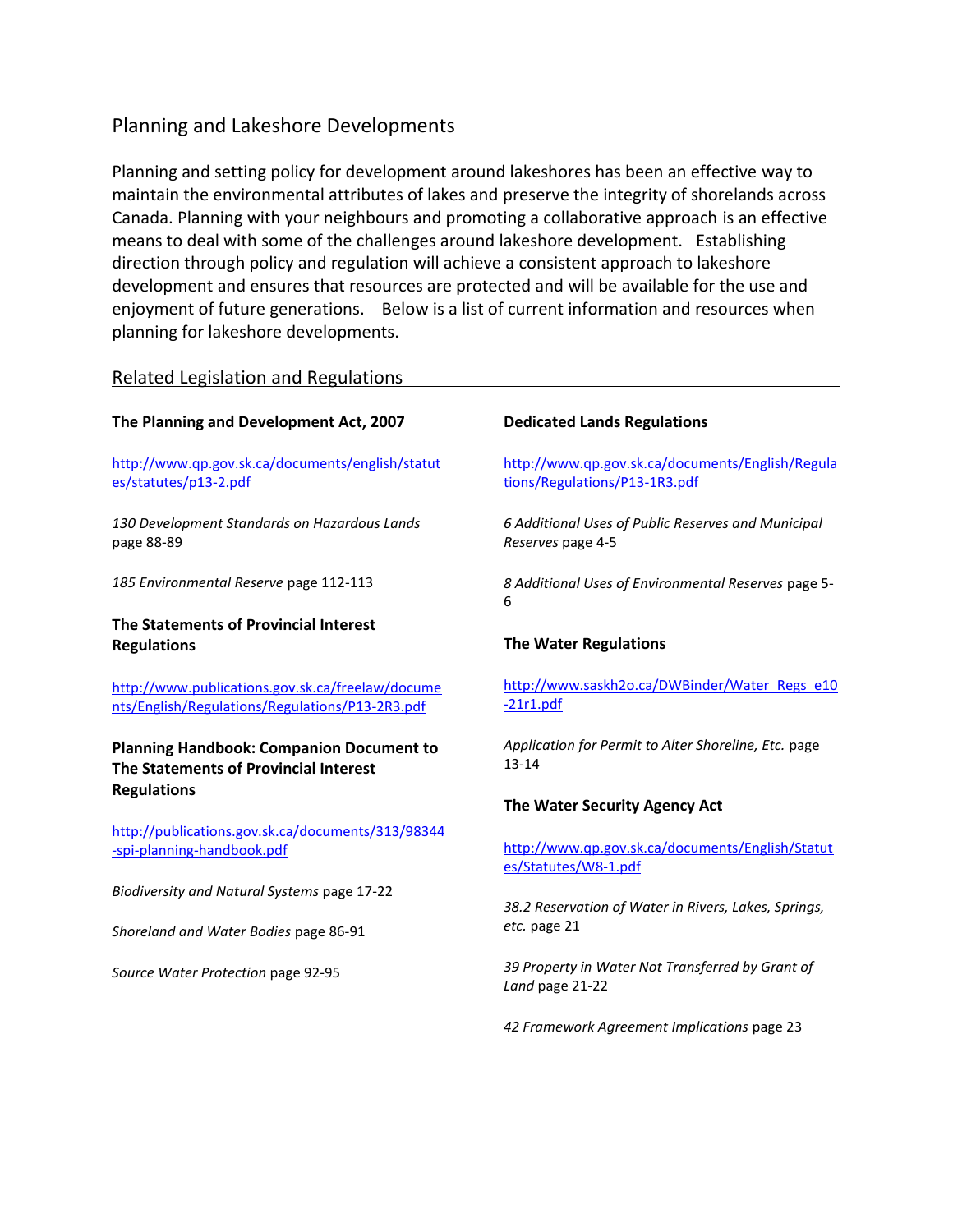**Fisheries Act** [http://www.dfo-mpo.gc.ca/fm-gp/enf-loi/index](http://www.dfo-mpo.gc.ca/fm-gp/enf-loi/index-eng.htm)[eng.htm](http://www.dfo-mpo.gc.ca/fm-gp/enf-loi/index-eng.htm)

## Information Sources

#### **District and Municipal Planning**

[https://www.saskatchewan.ca/government/municip](https://www.saskatchewan.ca/government/municipal-administration/community-planning-land-use-and-development/district-and-municipal-planning) [al-administration/community-planning-land-use](https://www.saskatchewan.ca/government/municipal-administration/community-planning-land-use-and-development/district-and-municipal-planning)[and-development/district-and-municipal-planning](https://www.saskatchewan.ca/government/municipal-administration/community-planning-land-use-and-development/district-and-municipal-planning)

<http://municipalcapacity.ca/municipal-resources>

#### **Lakeshore Development**

[http://publications.gov.sk.ca/documents/313/98345](https://na01.safelinks.protection.outlook.com/?url=http%3A%2F%2Fpublications.gov.sk.ca%2Fdocuments%2F313%2F98345-2009-Lakeshore%2520Development.pdf&data=02%7C01%7CDSchmalz%40sarm.ca%7C04ee9793db7f406e681d08d6b2f42b7b%7C86754ba62a364f34b7fd4ff3fea3fb2c%7C0%7C0%7C636893159096169922&sdata=JaPMXoc%2BpyXfocNAMoCGjz%2Fkj09g2FtiIDw8rK4RTjU%3D&reserved=0) [-2009-Lakeshore%20Development.pdf](https://na01.safelinks.protection.outlook.com/?url=http%3A%2F%2Fpublications.gov.sk.ca%2Fdocuments%2F313%2F98345-2009-Lakeshore%2520Development.pdf&data=02%7C01%7CDSchmalz%40sarm.ca%7C04ee9793db7f406e681d08d6b2f42b7b%7C86754ba62a364f34b7fd4ff3fea3fb2c%7C0%7C0%7C636893159096169922&sdata=JaPMXoc%2BpyXfocNAMoCGjz%2Fkj09g2FtiIDw8rK4RTjU%3D&reserved=0)

#### **Dedicated Lands and Boat Launches**

[http://publications.gov.sk.ca/documents/313/10910](http://publications.gov.sk.ca/documents/313/109104-Dedicated-Lands-and-Boat-Launches.pdf) [4-Dedicated-Lands-and-Boat-Launches.pdf](http://publications.gov.sk.ca/documents/313/109104-Dedicated-Lands-and-Boat-Launches.pdf)

**Lands for Parks, Public Amenities, and Municipal Reserves**

[https://www.saskatchewan.ca/government/municip](https://na01.safelinks.protection.outlook.com/?url=https%3A%2F%2Fwww.saskatchewan.ca%2Fgovernment%2Fmunicipal-administration%2Fcommunity-planning-land-use-and-development%2Flands-for-parks-public-amenities-and-municipal-reserves%238-municipal-reserves&data=02%7C01%7CDSchmalz%40sarm.ca%7C04ee9793db7f406e681d08d6b2f42b7b%7C86754ba62a364f34b7fd4ff3fea3fb2c%7C0%7C0%7C636893159096159918&sdata=%2Fc%2FxklVFLdfRYcQ3JtbFJm93zSV97PYyrjid3c9xWKI%3D&reserved=0) [al-administration/community-planning-land-use](https://na01.safelinks.protection.outlook.com/?url=https%3A%2F%2Fwww.saskatchewan.ca%2Fgovernment%2Fmunicipal-administration%2Fcommunity-planning-land-use-and-development%2Flands-for-parks-public-amenities-and-municipal-reserves%238-municipal-reserves&data=02%7C01%7CDSchmalz%40sarm.ca%7C04ee9793db7f406e681d08d6b2f42b7b%7C86754ba62a364f34b7fd4ff3fea3fb2c%7C0%7C0%7C636893159096159918&sdata=%2Fc%2FxklVFLdfRYcQ3JtbFJm93zSV97PYyrjid3c9xWKI%3D&reserved=0)[and-development/lands-for-parks-public-amenities](https://na01.safelinks.protection.outlook.com/?url=https%3A%2F%2Fwww.saskatchewan.ca%2Fgovernment%2Fmunicipal-administration%2Fcommunity-planning-land-use-and-development%2Flands-for-parks-public-amenities-and-municipal-reserves%238-municipal-reserves&data=02%7C01%7CDSchmalz%40sarm.ca%7C04ee9793db7f406e681d08d6b2f42b7b%7C86754ba62a364f34b7fd4ff3fea3fb2c%7C0%7C0%7C636893159096159918&sdata=%2Fc%2FxklVFLdfRYcQ3JtbFJm93zSV97PYyrjid3c9xWKI%3D&reserved=0)[and-municipal-reserves#8-municipal-reserves](https://na01.safelinks.protection.outlook.com/?url=https%3A%2F%2Fwww.saskatchewan.ca%2Fgovernment%2Fmunicipal-administration%2Fcommunity-planning-land-use-and-development%2Flands-for-parks-public-amenities-and-municipal-reserves%238-municipal-reserves&data=02%7C01%7CDSchmalz%40sarm.ca%7C04ee9793db7f406e681d08d6b2f42b7b%7C86754ba62a364f34b7fd4ff3fea3fb2c%7C0%7C0%7C636893159096159918&sdata=%2Fc%2FxklVFLdfRYcQ3JtbFJm93zSV97PYyrjid3c9xWKI%3D&reserved=0)

#### **Waterfront Living in Saskatchewan**

[http://www.saskh20.ca/PDF/Waterfront\\_Living.pdf](https://na01.safelinks.protection.outlook.com/?url=http%3A%2F%2Fwww.saskh20.ca%2FPDF%2FWaterfront_Living.pdf&data=02%7C01%7CDSchmalz%40sarm.ca%7C04ee9793db7f406e681d08d6b2f42b7b%7C86754ba62a364f34b7fd4ff3fea3fb2c%7C0%7C0%7C636893159096159918&sdata=BiukpwCQO4EDj%2BZXhibwBnr1ss2w%2BPFSo1mS9Xqdm4E%3D&reserved=0)

#### **Conservation Easements**

[https://www.saskatchewan.ca/business/agriculture](https://na01.safelinks.protection.outlook.com/?url=https%3A%2F%2Fwww.saskatchewan.ca%2Fbusiness%2Fagriculture-natural-resources-and-industry%2Fland-management%2Fconservation-easements&data=02%7C01%7CDSchmalz%40sarm.ca%7C04ee9793db7f406e681d08d6b2f42b7b%7C86754ba62a364f34b7fd4ff3fea3fb2c%7C0%7C0%7C636893159096169922&sdata=bDBac7E7i%2FORNUBemGmmdvnoVxqsKcRT2ibH5yzwxQE%3D&reserved=0)[natural-resources-and-industry/land](https://na01.safelinks.protection.outlook.com/?url=https%3A%2F%2Fwww.saskatchewan.ca%2Fbusiness%2Fagriculture-natural-resources-and-industry%2Fland-management%2Fconservation-easements&data=02%7C01%7CDSchmalz%40sarm.ca%7C04ee9793db7f406e681d08d6b2f42b7b%7C86754ba62a364f34b7fd4ff3fea3fb2c%7C0%7C0%7C636893159096169922&sdata=bDBac7E7i%2FORNUBemGmmdvnoVxqsKcRT2ibH5yzwxQE%3D&reserved=0)[management/conservation-easements](https://na01.safelinks.protection.outlook.com/?url=https%3A%2F%2Fwww.saskatchewan.ca%2Fbusiness%2Fagriculture-natural-resources-and-industry%2Fland-management%2Fconservation-easements&data=02%7C01%7CDSchmalz%40sarm.ca%7C04ee9793db7f406e681d08d6b2f42b7b%7C86754ba62a364f34b7fd4ff3fea3fb2c%7C0%7C0%7C636893159096169922&sdata=bDBac7E7i%2FORNUBemGmmdvnoVxqsKcRT2ibH5yzwxQE%3D&reserved=0)

#### **The Shore Primer**

[http://www.dfo-mpo.gc.ca/Library/337927.pdf](https://na01.safelinks.protection.outlook.com/?url=http%3A%2F%2Fwww.dfo-mpo.gc.ca%2FLibrary%2F337927.pdf&data=02%7C01%7CDSchmalz%40sarm.ca%7C04ee9793db7f406e681d08d6b2f42b7b%7C86754ba62a364f34b7fd4ff3fea3fb2c%7C0%7C0%7C636893159096199946&sdata=z8IUi9ZkxYhcafizabeFyaZd7NLqXtqmhWRTuNmU%2BqI%3D&reserved=0)

*How to Preserve your Shoreline's True Nature* page 6- 13

*Ways to Restore an Altered Shoreline* page 14-23

#### **Aquatic Habitat Protection**

[https://www.wsask.ca/Water-Programs/Aquatic-](https://na01.safelinks.protection.outlook.com/?url=https%3A%2F%2Fwww.wsask.ca%2FWater-Programs%2FAquatic-Habitat-Protection%2F&data=02%7C01%7CDSchmalz%40sarm.ca%7C04ee9793db7f406e681d08d6b2f42b7b%7C86754ba62a364f34b7fd4ff3fea3fb2c%7C0%7C0%7C636893159096199946&sdata=Q1tUoBZOtvcoEbElcAMLImx6zpyykmctLhcKfVO2QRY%3D&reserved=0)[Habitat-Protection/](https://na01.safelinks.protection.outlook.com/?url=https%3A%2F%2Fwww.wsask.ca%2FWater-Programs%2FAquatic-Habitat-Protection%2F&data=02%7C01%7CDSchmalz%40sarm.ca%7C04ee9793db7f406e681d08d6b2f42b7b%7C86754ba62a364f34b7fd4ff3fea3fb2c%7C0%7C0%7C636893159096199946&sdata=Q1tUoBZOtvcoEbElcAMLImx6zpyykmctLhcKfVO2QRY%3D&reserved=0)

## **Fisheries and Oceans Canada**

<http://www.dfo-mpo.gc.ca/index-eng.htm>

#### **Shoreline Stabilization**

[https://www.wsask.ca/Global/Water%20Programs/](https://na01.safelinks.protection.outlook.com/?url=https%3A%2F%2Fwww.wsask.ca%2FGlobal%2FWater%2520Programs%2FAquatic%2520Habitat%2520Protection%2520Permit%2FShorelineStabilizationSheet.pdf&data=02%7C01%7CDSchmalz%40sarm.ca%7C04ee9793db7f406e681d08d6b2f42b7b%7C86754ba62a364f34b7fd4ff3fea3fb2c%7C0%7C0%7C636893159096209955&sdata=El3Uvz2WGrvMah985tTKGMwpNRnMkpjCvLjdncwmTHE%3D&reserved=0) [Aquatic%20Habitat%20Protection%20Permit/Shoreli](https://na01.safelinks.protection.outlook.com/?url=https%3A%2F%2Fwww.wsask.ca%2FGlobal%2FWater%2520Programs%2FAquatic%2520Habitat%2520Protection%2520Permit%2FShorelineStabilizationSheet.pdf&data=02%7C01%7CDSchmalz%40sarm.ca%7C04ee9793db7f406e681d08d6b2f42b7b%7C86754ba62a364f34b7fd4ff3fea3fb2c%7C0%7C0%7C636893159096209955&sdata=El3Uvz2WGrvMah985tTKGMwpNRnMkpjCvLjdncwmTHE%3D&reserved=0) [neStabilizationSheet.pdf](https://na01.safelinks.protection.outlook.com/?url=https%3A%2F%2Fwww.wsask.ca%2FGlobal%2FWater%2520Programs%2FAquatic%2520Habitat%2520Protection%2520Permit%2FShorelineStabilizationSheet.pdf&data=02%7C01%7CDSchmalz%40sarm.ca%7C04ee9793db7f406e681d08d6b2f42b7b%7C86754ba62a364f34b7fd4ff3fea3fb2c%7C0%7C0%7C636893159096209955&sdata=El3Uvz2WGrvMah985tTKGMwpNRnMkpjCvLjdncwmTHE%3D&reserved=0)

#### **Reservoir Development Areas**

[https://www.wsask.ca/Permits-and-](https://na01.safelinks.protection.outlook.com/?url=https%3A%2F%2Fwww.wsask.ca%2FPermits-and-Approvals%2FRegulatory-Info%2FReservoir-Development-Area%2F&data=02%7C01%7CDSchmalz%40sarm.ca%7C04ee9793db7f406e681d08d6b2f42b7b%7C86754ba62a364f34b7fd4ff3fea3fb2c%7C0%7C0%7C636893159096209955&sdata=00CNa17S2bqdSYMAeiKtkvTzVTvvaFa0rmtNLlWNH2U%3D&reserved=0)[Approvals/Regulatory-Info/Reservoir-Development-](https://na01.safelinks.protection.outlook.com/?url=https%3A%2F%2Fwww.wsask.ca%2FPermits-and-Approvals%2FRegulatory-Info%2FReservoir-Development-Area%2F&data=02%7C01%7CDSchmalz%40sarm.ca%7C04ee9793db7f406e681d08d6b2f42b7b%7C86754ba62a364f34b7fd4ff3fea3fb2c%7C0%7C0%7C636893159096209955&sdata=00CNa17S2bqdSYMAeiKtkvTzVTvvaFa0rmtNLlWNH2U%3D&reserved=0)[Area/](https://na01.safelinks.protection.outlook.com/?url=https%3A%2F%2Fwww.wsask.ca%2FPermits-and-Approvals%2FRegulatory-Info%2FReservoir-Development-Area%2F&data=02%7C01%7CDSchmalz%40sarm.ca%7C04ee9793db7f406e681d08d6b2f42b7b%7C86754ba62a364f34b7fd4ff3fea3fb2c%7C0%7C0%7C636893159096209955&sdata=00CNa17S2bqdSYMAeiKtkvTzVTvvaFa0rmtNLlWNH2U%3D&reserved=0)